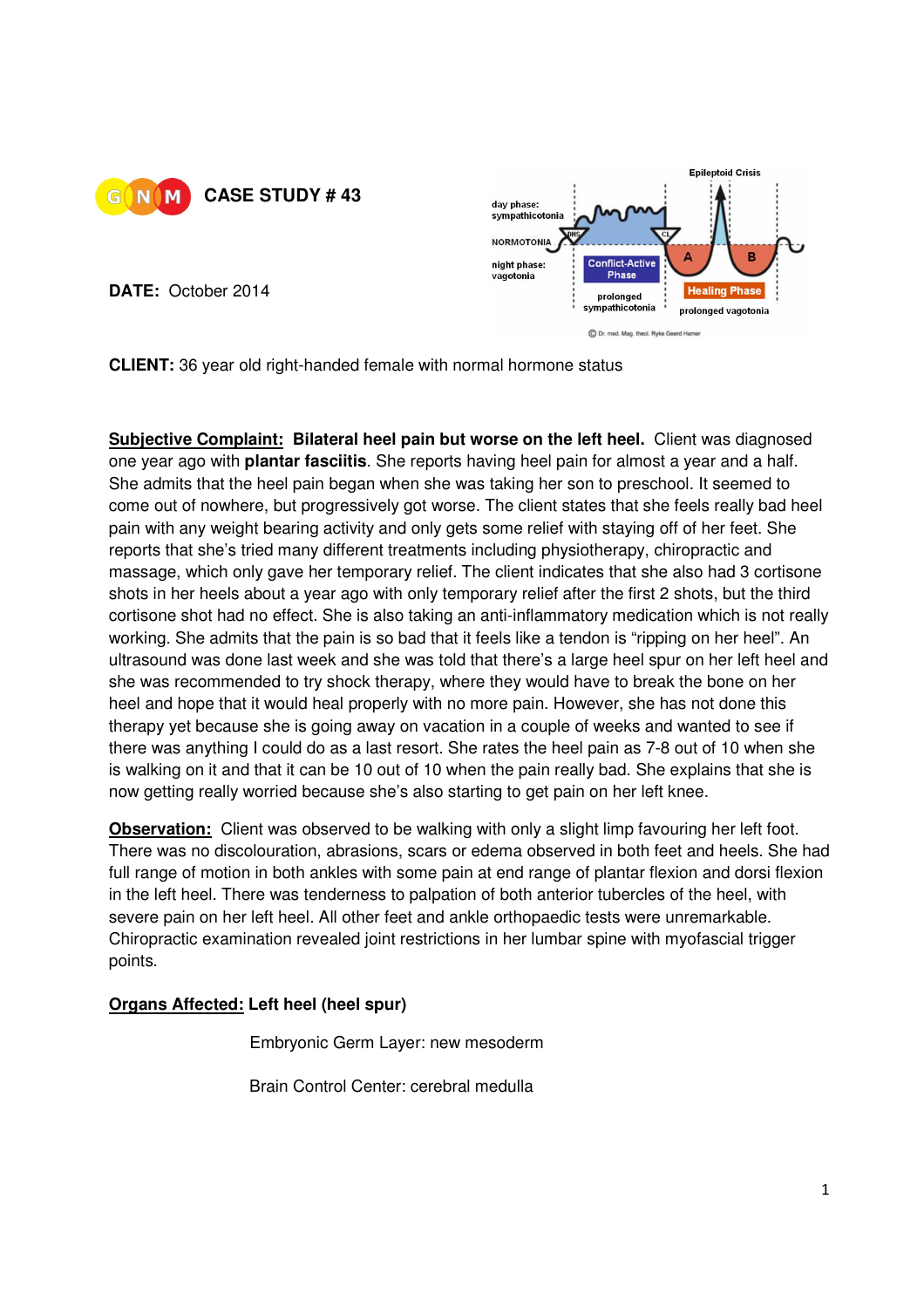**GNM Explanation: Left heel spur: severe self-devaluation conflict regarding performance ("can't perform a task like I used to, can't keep up, not as fast as I can be with regards to mother/ child")** causing bone decalcification during the **Conflict Active Phase**. The biological purpose of this Biological Special Program (SBS) is to strengthen the heel to improve performance. During the **Healing Phase** recalcification of the bone takes place, which causes the heel spurs, swelling and pain. The client is currently in a **Hanging Healing** as she indicates having had heel pain for almost 15 months. Her original conflict must be identified and brought to her awareness in order for the SBS to be completed.

**GNM Understanding:** The client recognized that her conflict must be related to the birth of her second child. She admits that when her son was about 6 months old, things became very difficult for her, as he was more challenging to handle than her first child. She recalls having a lot of stress during that period of her life, as she felt unable to manage the two children as well as her own needs. She stated that a big issue for her a year and a half ago was the fact that she was unable to make it out to her Zumba classes any more (**her DHS**). The demands of her family made it difficult for her to make the time to attend her workouts, which she admits, really upset her because her class represented a refuge for her. The class was her time to herself, time to get back into shape and take care of her own needs. But she was no longer able to perform or participate in the class regularly due to the demands of having two children. This was especially unexpected because she was able to manage her daughter easily. She admits that perhaps her first episode of heel pain came the day after she made it out to a Zumba class for the first time in a while, causing a temporary resolution of her performance devaluation. However, the heel pain made it difficult for her to attend classes regularly, causing an ongoing devaluation. This could cause subsequent self-devaluation conflicts ("something's not right with my heel"), which leads to her chronic heel pain. The client was asked to make the connection that her heel pain is related to her "performance devaluation" of not being able to make time for herself and go to Zumba classes due to her family needs. However, she needed to remind herself that her son is now older and that she can slowly get back to making time for herself again. It was important for her to see that she is not in the same situation today as she was over a year ago. She needed to remind herself that her heel is trying to heal and that she would soon be able to perform all her activities again once the healing is complete. She was also asked to rest the heel and to use ice to minimize any inflammation and pain. Due to time restrictions, there was no chiropractic treatment provided during her consultation and she was asked to return the next week for a follow up.

**Results:** On her follow up visit one week later, she admitted that she had a 30-40% improvement in her heel pain for 2-3 days after our last session. She was very surprised since we did not actually physically treat her heel. She reported some heel pain coming back on the weekend but noted that the pain in the left heel was not that severe, maybe a 5 out of 10 and she didn't have to take any medications for it, which was a big deal. When questioned about why she thinks it flared up on that day, she answered that perhaps it had to do with planning for an upcoming family vacation next week. This was going to be the first vacation she's had in a while and she began to worry about not being able to enjoy it due to pain on her heels. She became fearful of imagining herself on a beach wearing flip flops and not being able to walk due to pain, therefore ruining her vacation. She was reminded of the importance of not devaluing her feet and her ability to perform